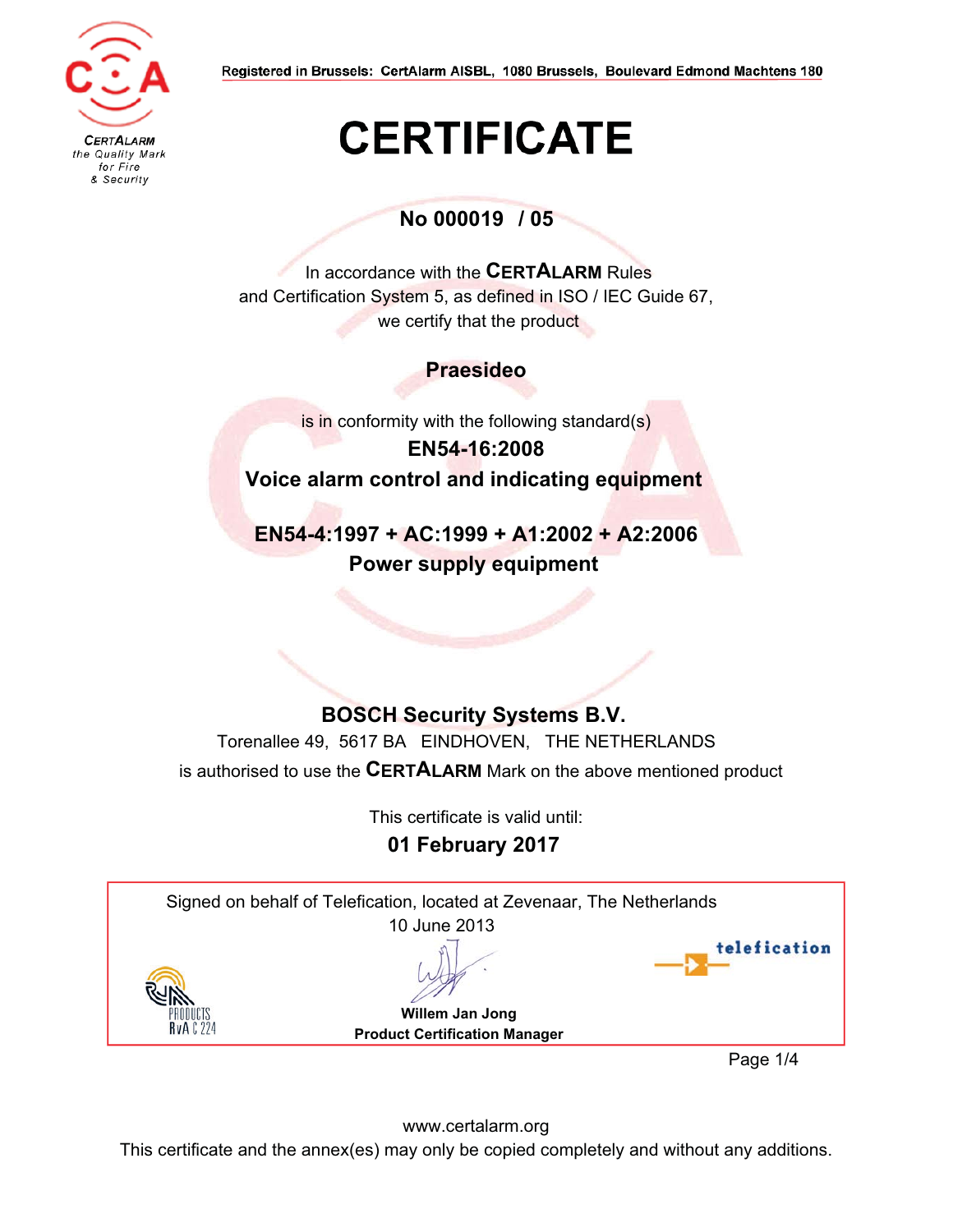

### **No 000019 / 05 - Annex No 1**

**Takes into account for the following product:**

#### **Praesideo**

**The optional features of the specifications that are included in the product and test report:**

Implemented optional functions with requirements (per clause of EN54-16):

- 7.3 Audible warning
- 7.6.2 Manual silencing of the voice alarm condition
- 7.7.2 Manual reset of the voice alarm condition
- 7.8 Output to fire alarm devices
- 7.9 Voice alarm condition output
- 8.3 Indication of faults related to the transmission path to the CIE
- 8.4 Indication of fault related to voice alarm zones
- 10 Voice alarm manual control
- 11 Interface to external control device(s)
- 12 Emergency microphone(s)
- 13.14 Redundant power amplifiers

#### **Test Report Number:**

CNPP: 100070, 23 July 2010 CNPP: 110019, 17 March 2011 Telefication B.V.: 20104096800 Rev.1.10, 03 September 2012 Telefication B.V.: 20124320800 Rev.1.00, 29 January 2013 Telefication B.V.: 20114721801 Rev.1.00, 03 September 2012 VdS GmbH: BMA 11111, 12 January 2012

#### **Remarks and observations**

The tested configuration of the Praesideo system is representative for comparable combinations of components as identified in annex 3 of this certificate. Each component may be installed multiple times into a Praesideo system. The installer is responsible for the correct selection of components and EN 54-16 compliance of the completely installed system. EN 54-16 compliance of the Praesideo system is only achieved if the installer fulfills all installer specific requirements as stated in the EN 54-16 compliance checklist in the installation and user instructions.

Page 2/4

www.certalarm.org This certificate and the annex(es) may only be copied completely and without any additions.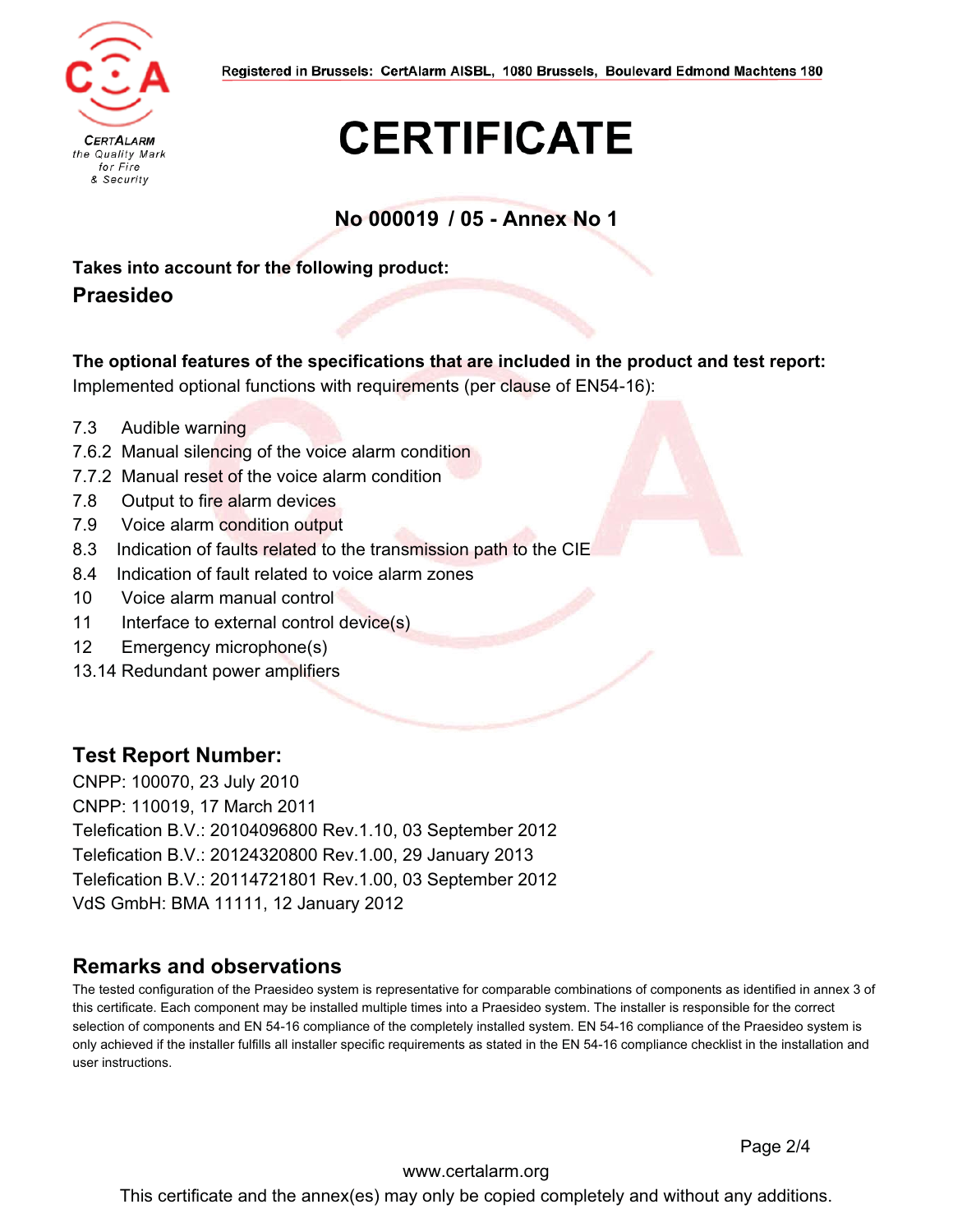

#### **No 000019 / 05 - Annex No 2**

Certification of the Praesideo Digital Public Address and Emergency Sound System includes the cabinets (i.e. the enclosed 19"racks) in which the system components are mounted. It is allowed to use one or more cabinets, depending on the size of the Praesideo system. Within the same cabinet family different heights are allowed up to a maximum height that depends on the brand and type of an approved cabinet. The following cabinets have been approved for use with Praesideo:

• Rittal TS8 series, with lockable glass door, side panels, temperature controlled top fans and having a fixed frame with a maximum height of 42 HU or a lockable swing frame with a maximum height of 40 HU.

Only batteries as mentioned in the users manuals of the battery chargers are allowed to be used and must be placed on the ground plane of the cabinet, free from the walls.

 The power supply system ZDSO400E-AK3 can consist of: main power supply ZDSO-400-E, additional power supply ZDSOR-400-E, additional power supply ZDSOT-400-E, distribution panel PD-2U-x, battery circuit resistance measurer RMB-1.

The battery mid-point monitor, model SD08 from Alpha Technologies Ltd., may be used with the PRS-48CH12 battery charger and mounted in the cabinet, but is excluded from certification.

The Cobranet Interface is only EN 54-16 compliant in combination with the Hirschmann Switch RSR20- 0800M2M2T1UCCHPHH07.1.01.

There are three Praesideo systems possible:

\* Praesideo 3.5 system based on network controller PRS-NCO-B and PRS-SW software version 3.5x (where x can be 0, 1, 2 or 3)

\* Praesideo 3.6 system based on network controller PRS-NCO-B and PRS-SW software version 3.6

\* Praesideo 4.0 system based on network controller PRS-NCO3 and PRS-SW software version 4.0

Page 3/4

www.certalarm.org

This certificate and the annex(es) may only be copied completely and without any additions.